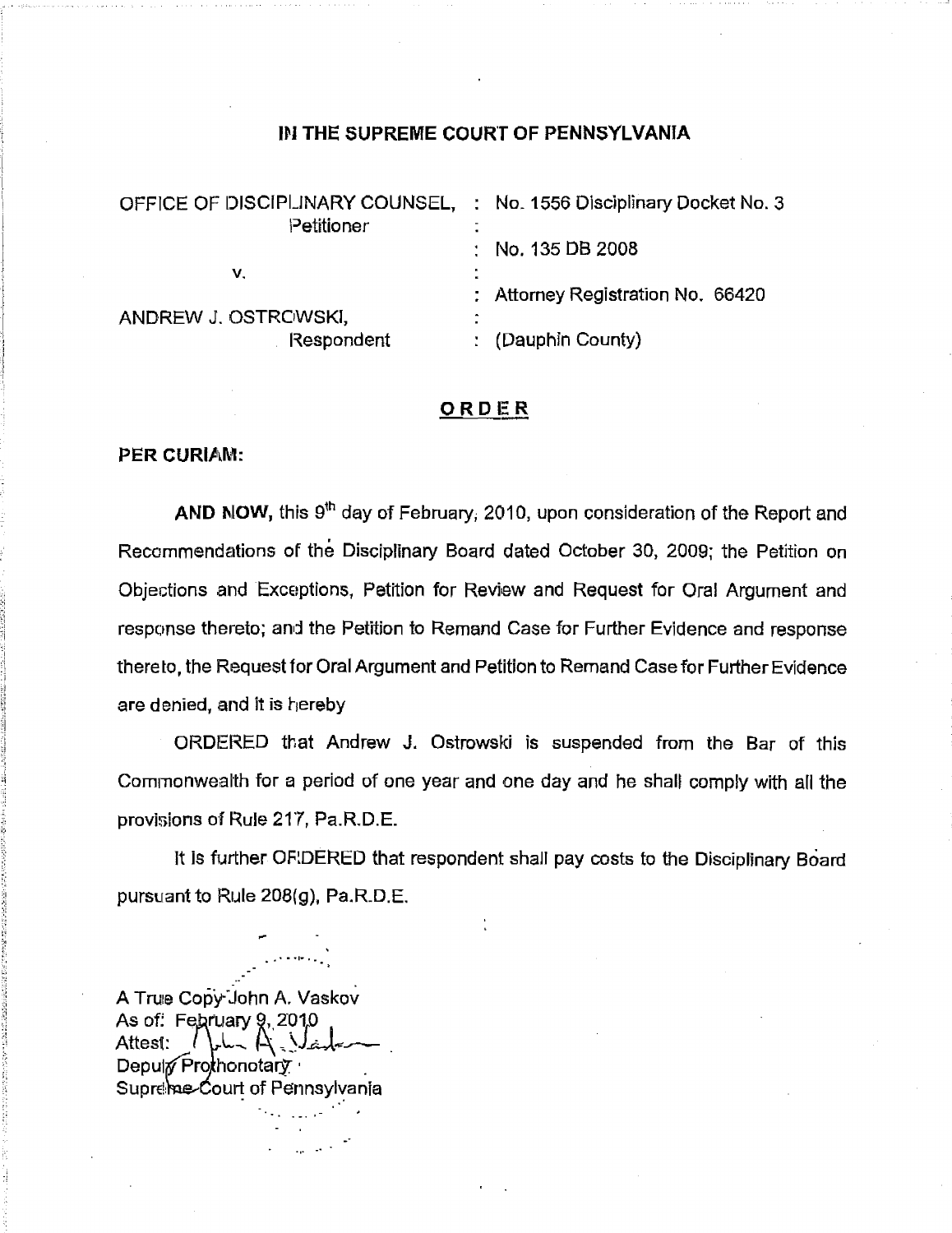### BEFORE THE DISCIPLINARY BOARD OF THE SUPREME COURT OF PENNSYLVANIA

| BEFORE THE DISCIPLINARY BOARD OF THE<br>SUPREME COURT OF PENNSYLVANIA |                |                                 |
|-----------------------------------------------------------------------|----------------|---------------------------------|
| OFFICE OF DISCIPLINARY COUNSEL<br>Petitioner                          | $\sim 10^{-1}$ | No. 135 DB 2008                 |
| v.                                                                    |                | Attorney Registration No. 66420 |
| ANDREW J. OSTROWSKI<br>Respondent                                     |                | (Dauphin County)                |

## REPORT AND RECOMMENDATIONS OF THE DISCIPLINARY BOARD OF THE SUPREME COURT OF PENNSYLVANIA

# TO THE HONORABLE CHIEF JUSTICE AND JUSTICES OF THE SUPREME COURT OF PENNSYLVANIA:

Pursuant to Rule 208(d)(2)(iii) of the Pennsylvania Rules of Disciplinary Enforcement, the Disciplinary Board of the Supreme Court of Pennsylvania ("Board") herewith submits its findings and recommendations to your Honorable Court with respect to the above-captioned Petition for Discipline.

### I. **HISTORY OF PROCEEDINGS**

On August 26, 2008, Office of Disciplinary Counsel filed a Petition for Discipline against Andrew J. Ostrowski, Respondent. The Petition charged Respondent with violations of the Rules of Professional Conduct and Rules of Disciplinary Enforcement based on allegations of misconduct in a client matter.

Respondent filed an Answer to Petition for Discipline on October 7, 2008.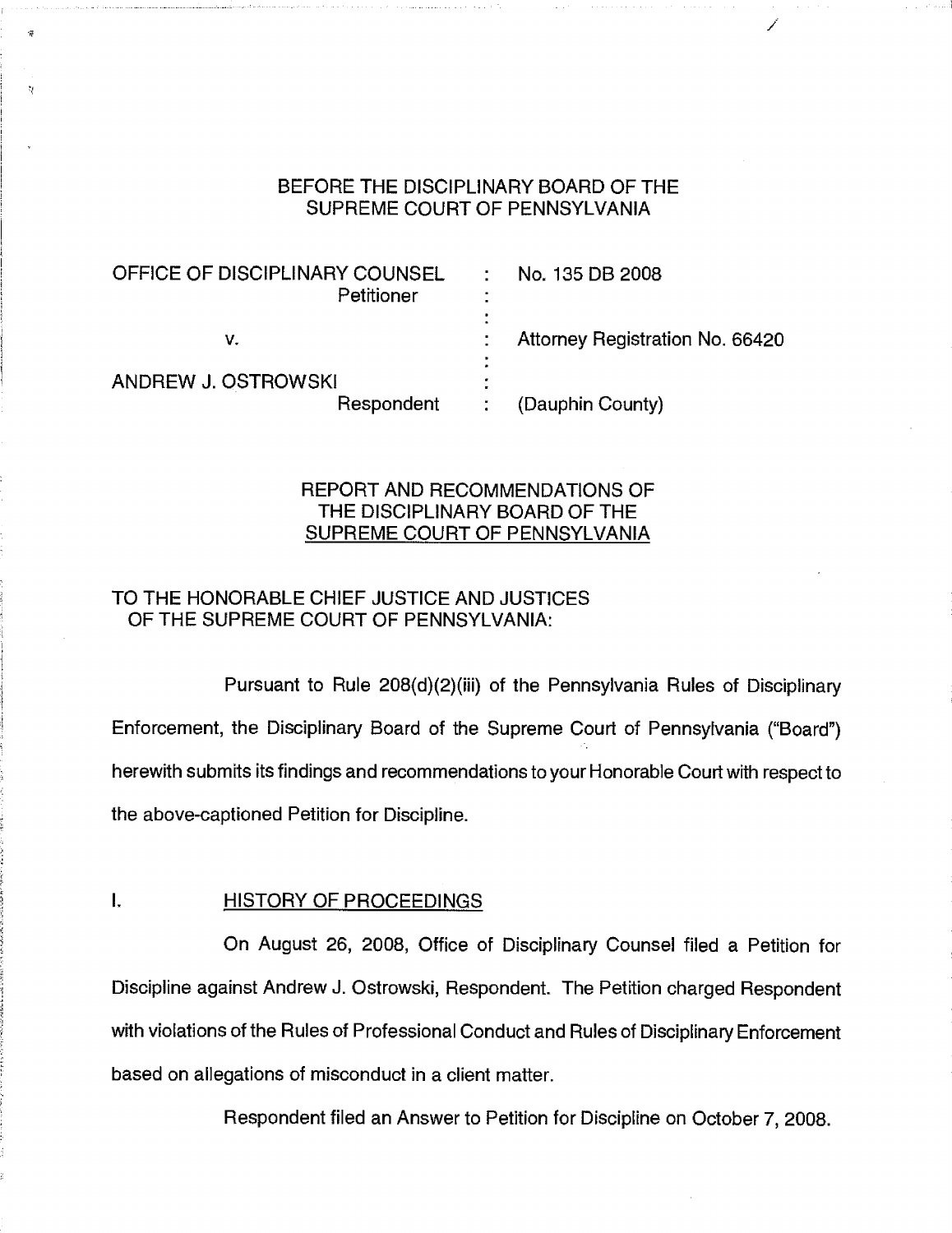A Joint Petition for Discipline on Consent was filed with the Disciplinary Board on November 25, 2008. On December 12, 2008, the Joint Petition for Discipline on Consent was denied by a Three-Member Panel of the Disciplinary Board.

A disciplinary hearing was held on January 26, 2009, before a District III Hearing Committee comprised of Chair Jeffrey B. Rettig, Esquire, and Members Jason J. Legg, Esquire, and Richard B. Henry, Esquire. Respondent appeared pro se. Petitioner offered six exhibits and the testimony of one witness. Respondent testified on his own behalf.

The Hearing Committee filed a Report on May 21, 2009, concluding that Respondent violated the Rules of Professional Conduct and Rules of Disciplinary Enforcement as contained in the Petition for Discipline, and recommending that Respondent be suspended for a period of six months, the suspension be stayed in its entirety and 12 months of probation with conditions.

No Briefs on Exceptions were filed by the parties.

This matter was adjudicated by the Disciplinary Board at the meeting on July 18, 2009.

#### II. FINDINGS OF FACT

The Board makes the following findings of fact:

1. Petitioner, whose principal office is locate at Pennsylvania Judicial Center, 601 Commonwealth Ave., Suite 2700, P.O. Box 62485, Harrisburg, Pennsylvania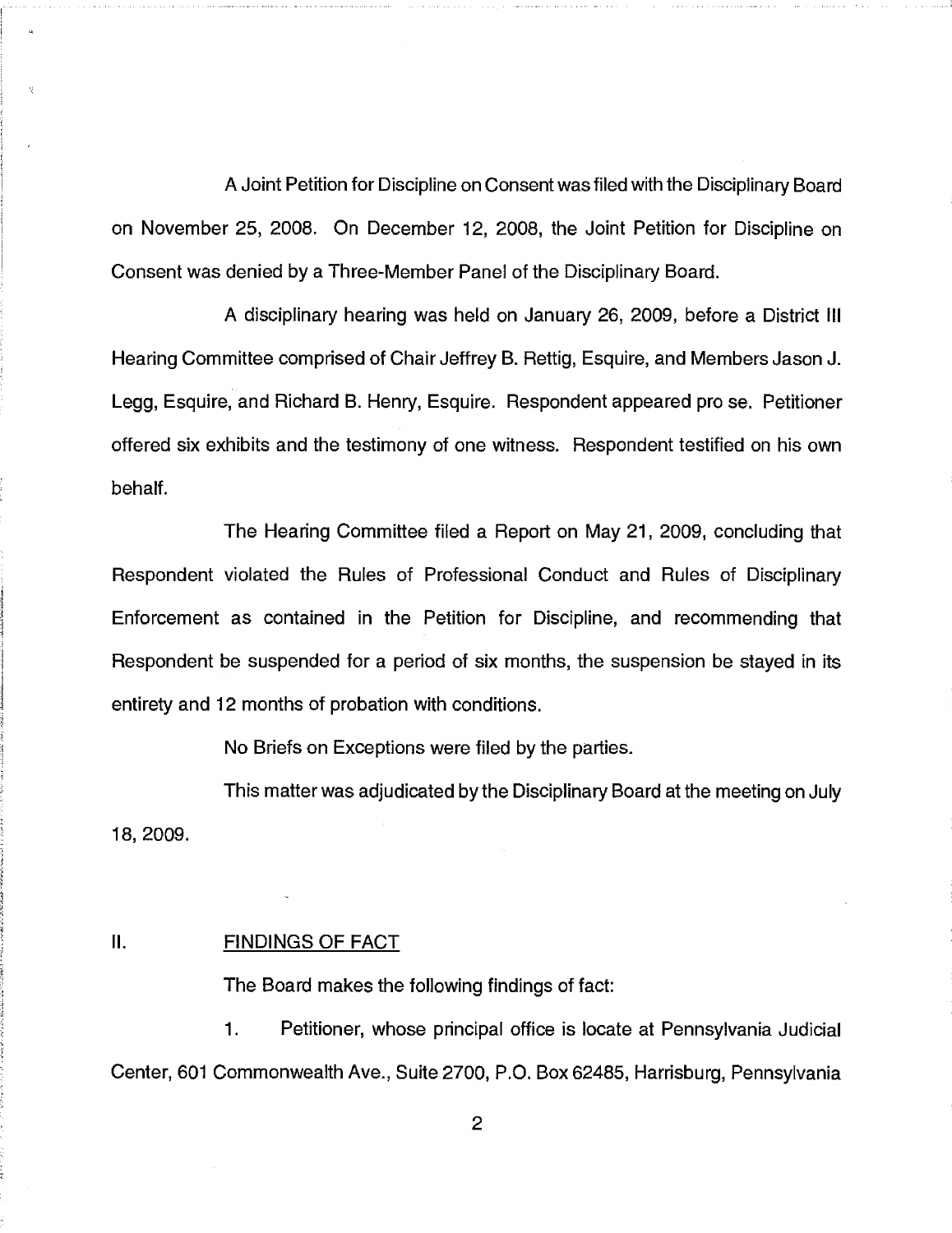17106, is invested, pursuant to Rule 207 of the Pennsylvania Rules of Disciplinary Enforcement, with the power and the duty to investigate all matters involving alleged misconduct of an attorney admitted to practice law in the Commonwealth of Pennsylvania and to prosecute all disciplinary proceedings brought in accordance with the various provisions of the aforesaid Rules.

2. Respondent is Andrew J. Ostrowski. He was born in 1965 and was admitted to the practice of law in this Commonwealth in 1992. His registered office address is 4311 North Sixth St., Harrisburg, PA 17110. He is subject to the jurisdiction of the Disciplinary Board of the Supreme Court of Pennsylvania.

3. Respondent has a record of prior discipline. He received an Informal Admonition in 2004 for failing to pursue the claims of his client, failing to communicate with his client, and failing to keep his client advised as to the status of his matter. He also failed to send his client her file after she terminated representation. Respondent received an Informal Admonition in 2006 for failing to take action on a matter and failing to keep his client advised of the status of his matter and communicate with the client.

4. The instant matter involves one client, Aaron Chambers. Beginning in 1985, Mr. Chambers worked for the Pennsylvania Department of General Services. He became a union steward in 1993 and was promoted to Mechanical Supervisor in 1994 or 1995.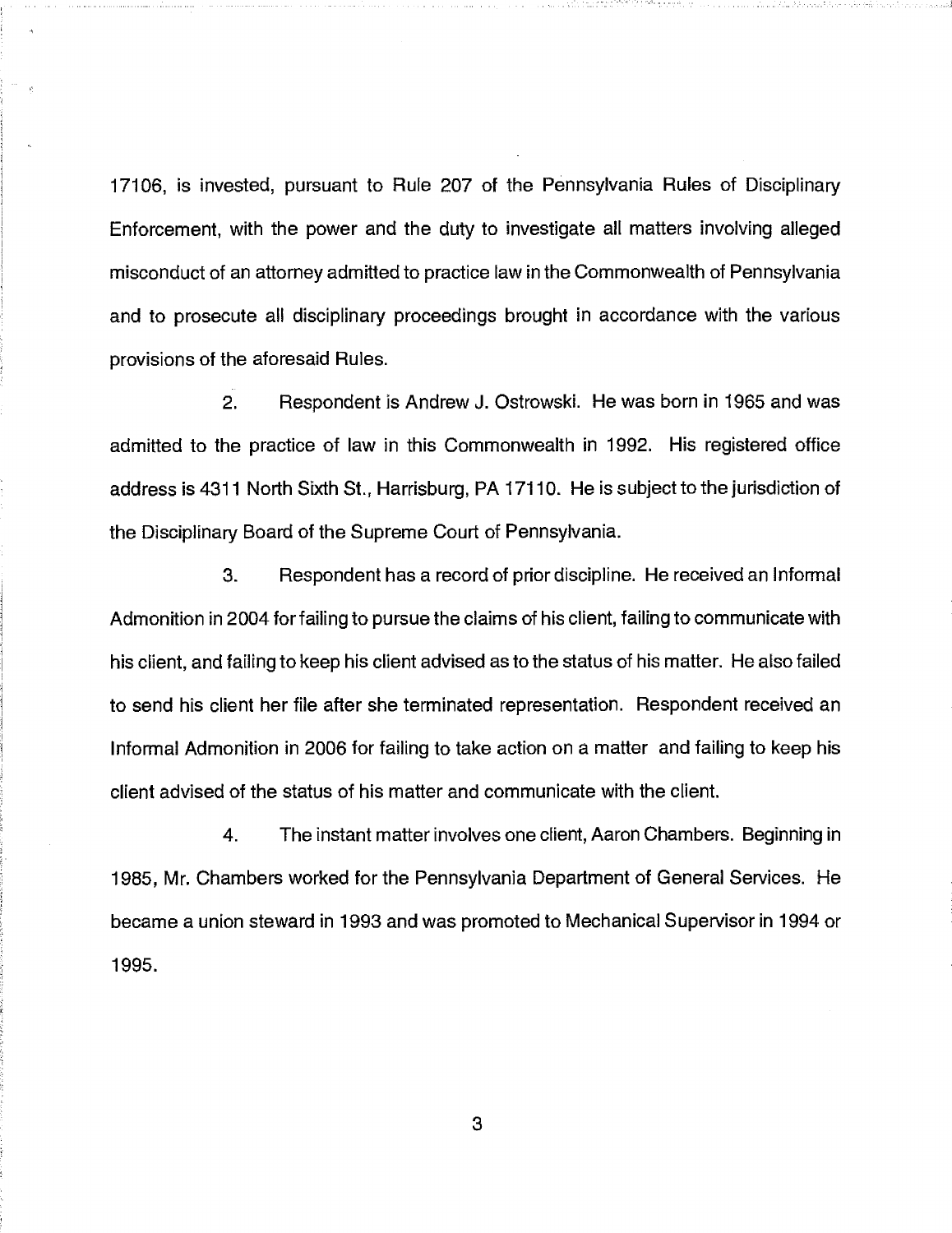5. Purportedly as a result of incidents occurring in August 2002, by letter dated September 10, 2002, Mr. Chambers was notified that he was suspended for five days without pay and demoted to Refrigerator Mechanic.

6. Mr. Chambers believed the sanctions were in retaliation for his activities as an outspoken union steward.

7. On or about September 10, 2002, Mr. Chambers retained Respondent and paid him a retainer of \$750.

8. Mr. Chambers was later advised that Respondent was ill and could no longer represent him. Mr. Chambers requested a refund and was given \$500.

9. In March 2004, Mr. Chambers again contacted Respondent about the retaliation matter and paid him a \$3,000 retainer as requested.

10. On March 24, 2004, Mr. Chambers signed a Retainer Agreement retaining Respondent and agreeing to pay him a flat fee of \$3,000 and one-third of the gross sum recovered by settlement or 40% after judgment. The Retainer Agreement did not specify that the \$3,000 flat fee was non-refundable or considered earned upon receipt. Mr. Chambers did not understand that the fee was non-refundable.

11. Respondent treated the \$3,000 flat fee as his own and did not deposit it into a trust account.

12. Mr. Chambers sent a written correspondence to Respondent seeking clarification as to the \$3,000 flat fee.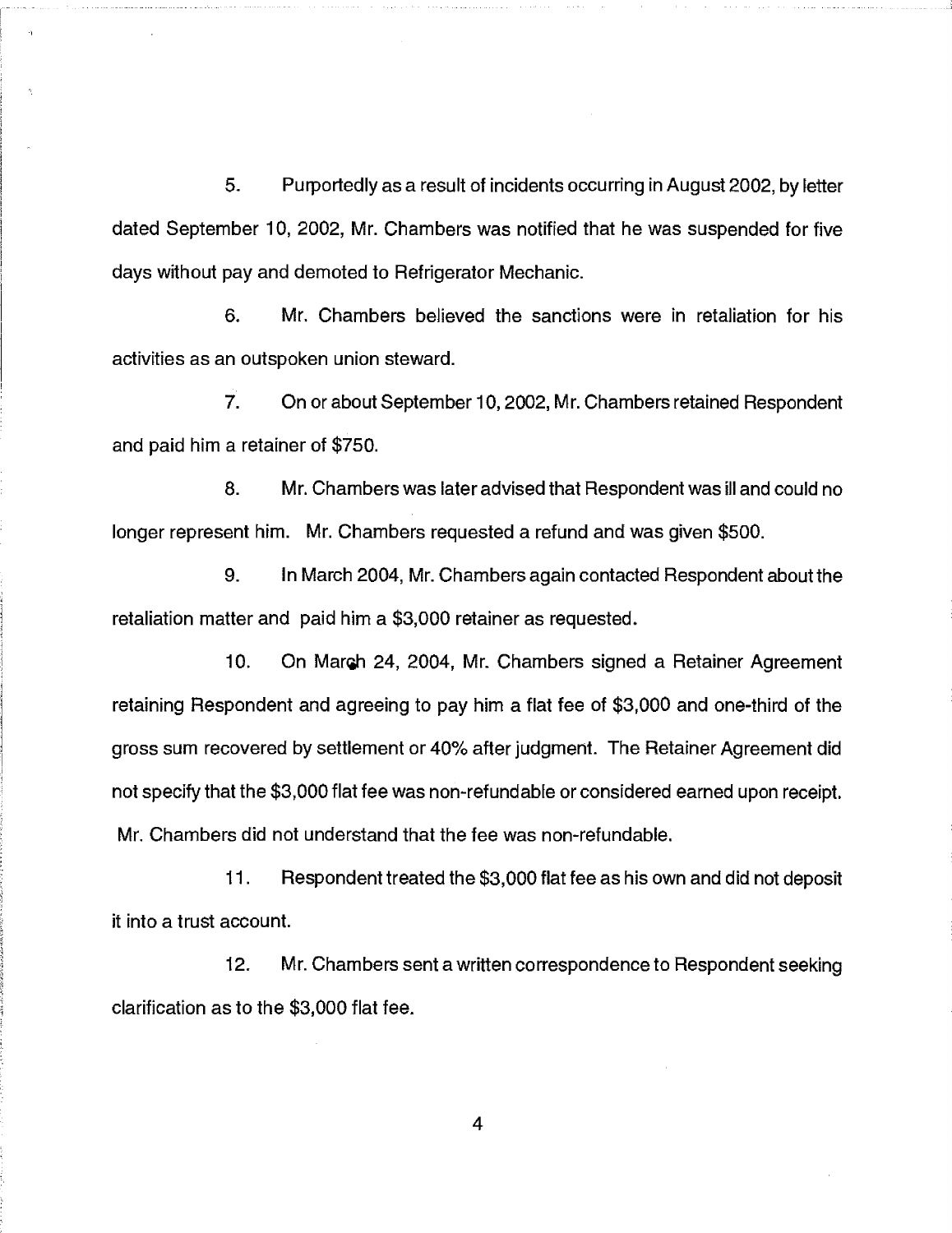13. While not responding in writing, Respondent did orally explain to Mr. Chambers that the flat fee was nonrefundable.

14. If Respondent had been billing Mr. Chambers at an hourly rate, there is no dispute that Mr. Chambers received at least \$3,000 worth of legal services from Respondent.

15. On April 2, 2004, Respondent filed a complaint on behalf of Mr. Chambers in the United States District Court for the Middle District of Pennsylvania against the Department of General Services and nine supervisory personnel in their individual and official capacities.

16. On September 10, 2004, Respondent filed an amended complaint and on December 13, 2004, he filed a second amended complaint.

17. At various times, Mr. Chambers provided witness names to Respondent that he wanted interviewed in preparation for the case, and Respondent did not disclose those witnesses to the defendants.

18. When the defense commenced discovery and depositions, Respondent was unavailable and Sheri Coover, Esquire, represented Mr. Chambers. Respondent paid Attorney Coover to fill in for him at no cost to Mr. Chambers.

19. On December 28, 2006, the defendants' motion for summary judgment was granted in part with the only claims remaining for trial those alleging violations of Mr. Chambers' First and Fourteenth Amendment rights brought under 42 U.S.C. Sections 1981 and 1983.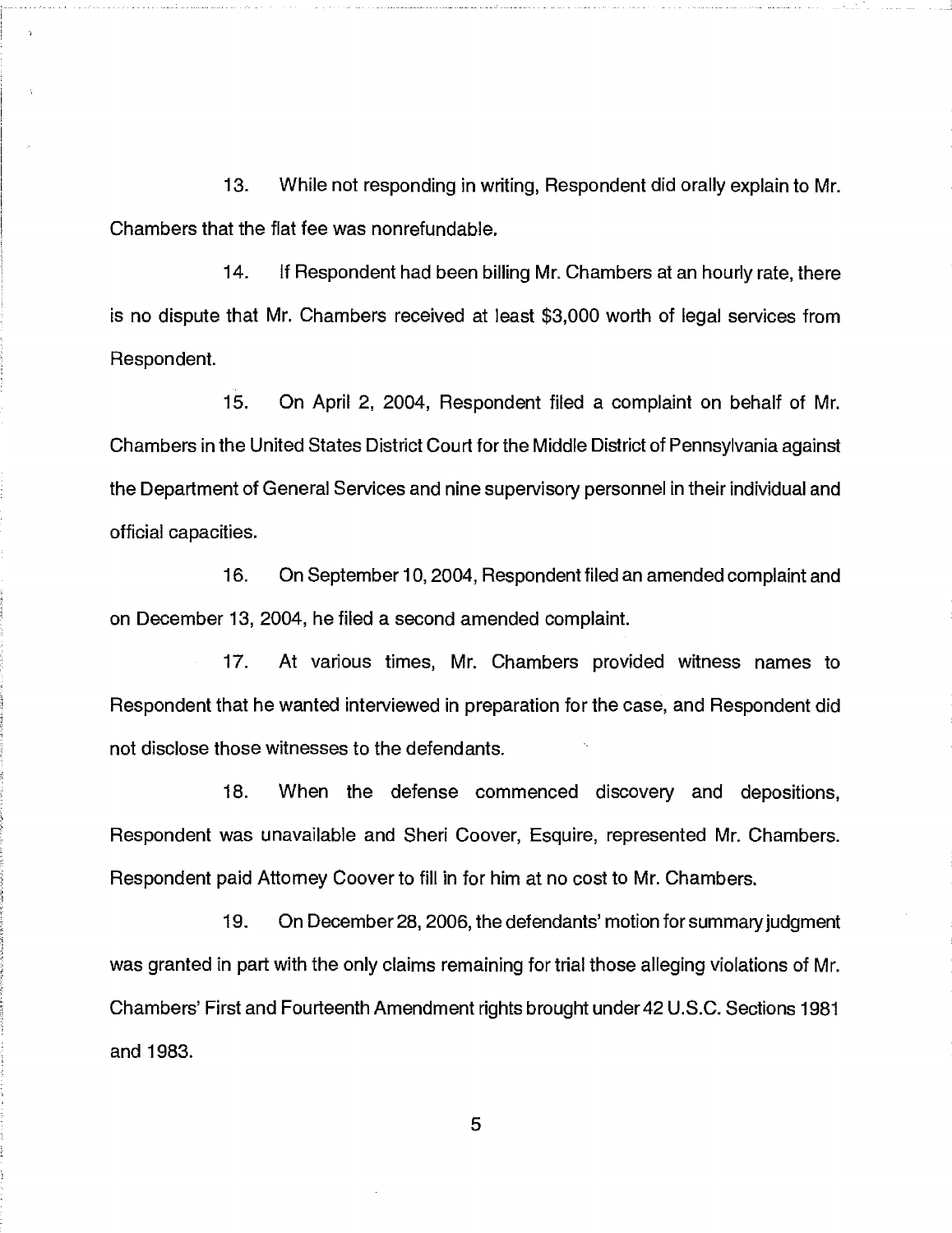20. Trial was scheduled for June 2007.

21. On or about May 5, 2007, Respondent provided the defendants with a list of potential witnesses in preparation for trial.

22. On May 7, 2007, the defendants filed a motion in limine seeking to preclude Mr. Chambers from presenting his newly disclosed witness testimony based upon the alleged failure of Respondent to timely identify those witnesses under the applicable federal rule.

23. The June 2007 trial was continued.

24. On or about May 10, 2007, Mr. Chambers paid Respondent an additional \$500 that had been requested for "trial related costs" and those funds were deposited into Respondent's IOLTA account.

25. By Order of the Supreme Court dated July 18, 2007, Respondent was transferred to inactive status, effective August 17, 2007, and directed to comply with the provisions of Pa.R.D.E., for his failure to comply with his Continuing Legal Education obligations. By letter dated July 18, 2007, Elaine Bixler, Secretary to the Disciplinary Board, provided Respondent with copies of the Court's Order, Pa.R.D.E. Rule 217, Disciplinary Board Rules, Standard Guidance Notices, and a Statement of Compliance.

26. Within ten days of the date of the transfer, Respondent was to file his Statement of Compliance with the Office of the Secretary, along with copies of his Notification to clients of his transfer to inactive status and inability to continue to represent them.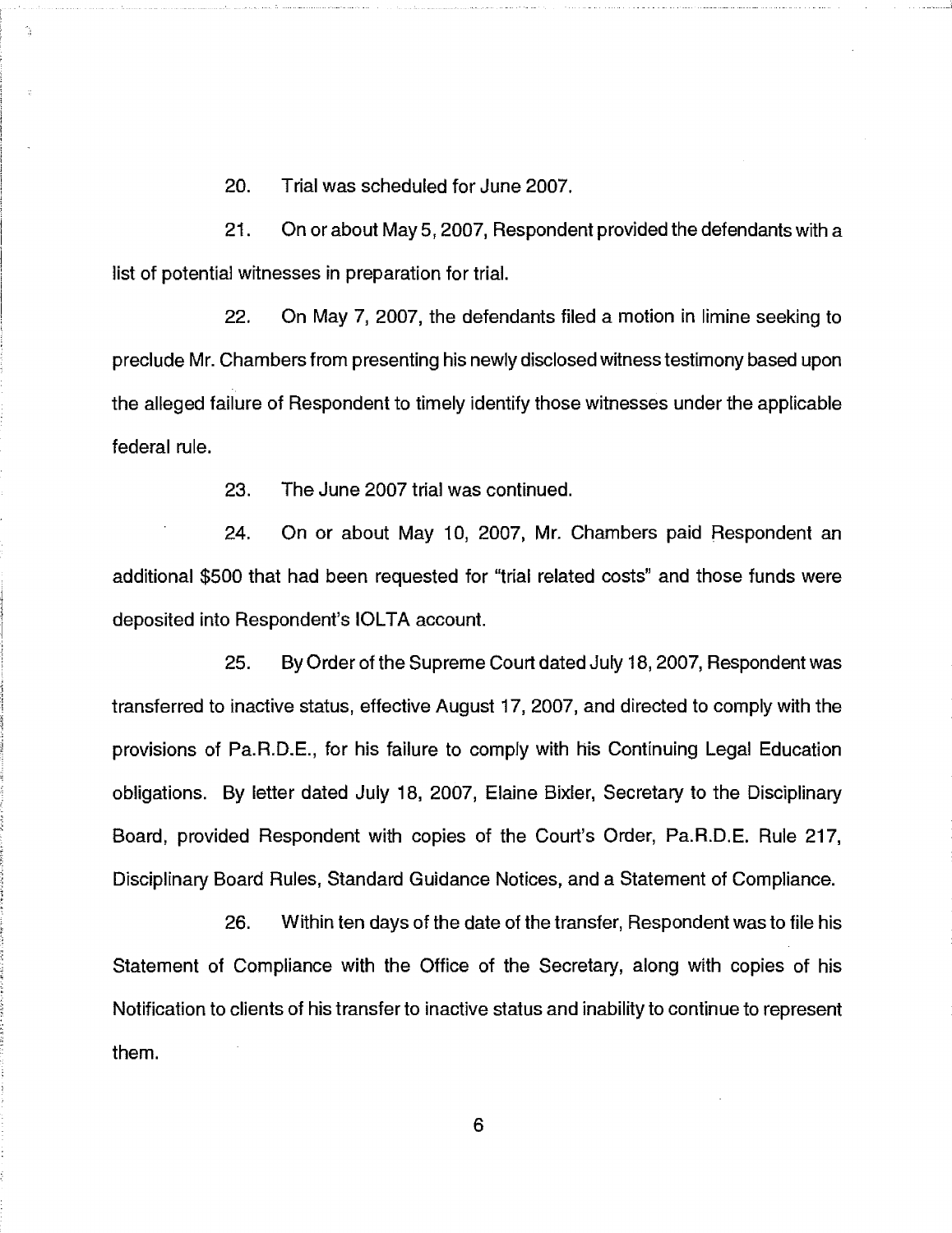27. Respondent failed to file his Form DB-25(i) Statement of Compliance or copies of Forms DB-23(i) and DB-24(i) notices.

28. On July 27, 2007, the federal court granted in part the defendants' motion in limine and precluded Mr. Chambers from calling 12 witnesses at trial.

29. On July 30, 2007, Respondent notified Mr. Chambers that they would be precluded from presenting the witnesses' testimony.

30. After not receiving any return calls from Respondent, Mr. Chambers went to Respondent's office and learned that Respondent had "disappeared."

31. Respondent left a hand-written note in Mr. Chambers' file, which read: "I have committed extreme neglect in the handling of Aaron Chambers' case. He should be permitted full and adequate relief with all his witnesses - who I neglected to identify because I knew this was going to happen to me. He should prevail. Judge Kane should know of this. AJO."

32. Mr. Chambers then wrote a personal letter to Judge Kane seeking a continuance of his trial date as he did not have legal counsel. The continuance was granted to December 3, 2007.

33. On August 3, 2007, Mr. Chamber met with Attomey Douglas Goldhaber, who entered his appearance for Mr. Chambers in the action. Mr. Chambers eventually lost his case against the Department of General Services and the other defendants.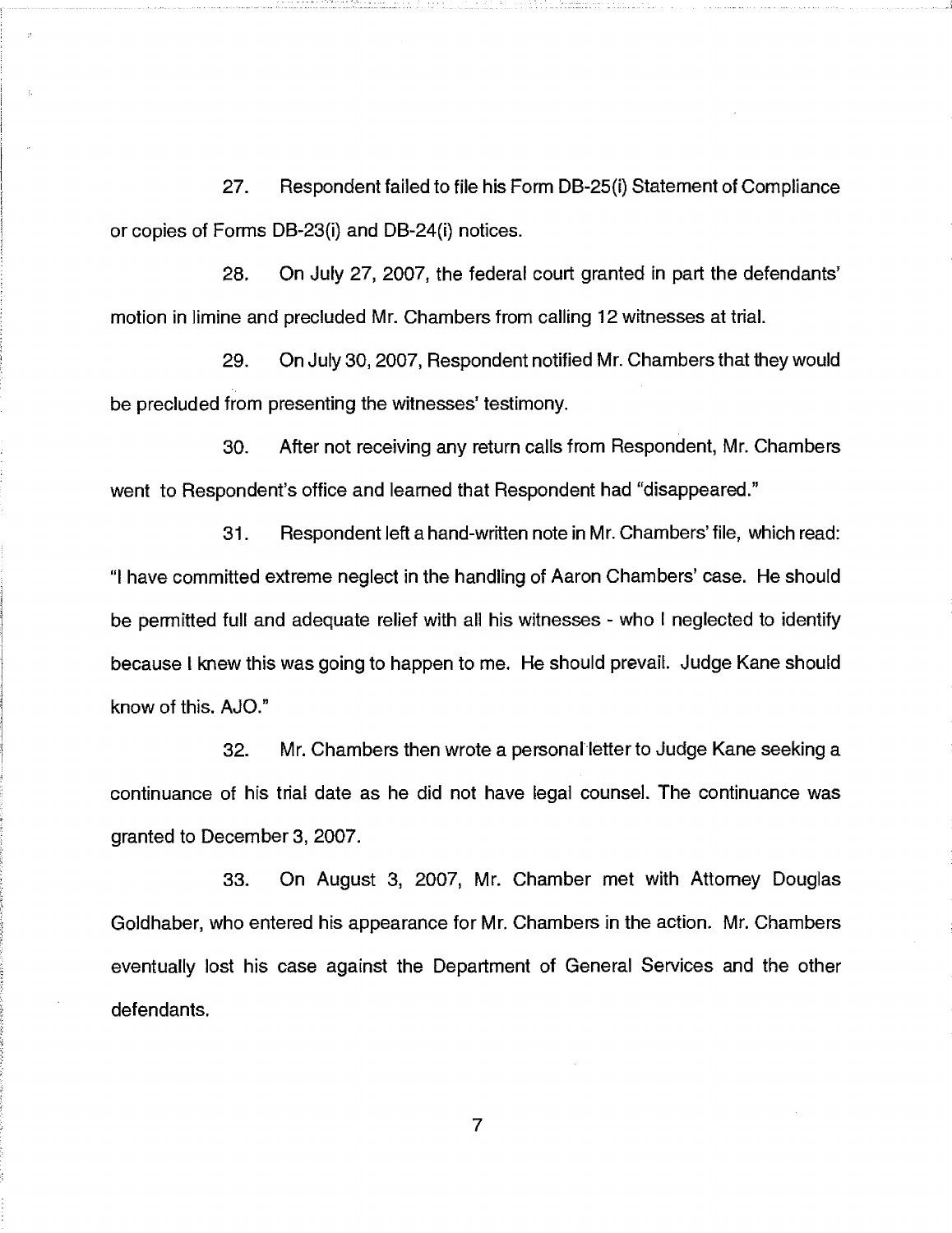34. By handwritten note dated August 22, 2007 to Respondent, Mr. Chambers requested an accounting of the funds that he had paid to Respondent in connection with his federal civil rights action.

35. By letter dated January 10, 2008, the Disciplinary Board was notified by the Continuing Legal Education Board that Respondent was in compliance with their rules and regulations.

36. By letter from Suzanne E. Price, Attorney Registrar, dated January 1, 2008, Respondent was notified that he had to complete and return the enclosed 2007- 2008 PA Attorney Annual Fee Form, along with a check for \$175, which he subsequently did. Despite the fact that Respondent never complied with Rule 217, Pa.R.D.E., he was transferred back to active status as of January 14, 2008.

37. By letter to Mr. Chambers dated February 25, 2008, Respondent advised Mr. Chambers that Respondent still had some of Mr. Chambers' money in escrow and enclosed a check for \$119.60, the unexpended balance of the \$500 Respondent had been paid on May 10, 2007. These monies were refunded only after Respondent had been contacted by Office of Disciplinary Counsel relative to the complaint filed by Mr. Chambers.

38. Respondent testified on his own behalf.

39. Respondent expressed sincere remorse for his actions toward Mr. Chambers, as well as his embarrassment and humiliation.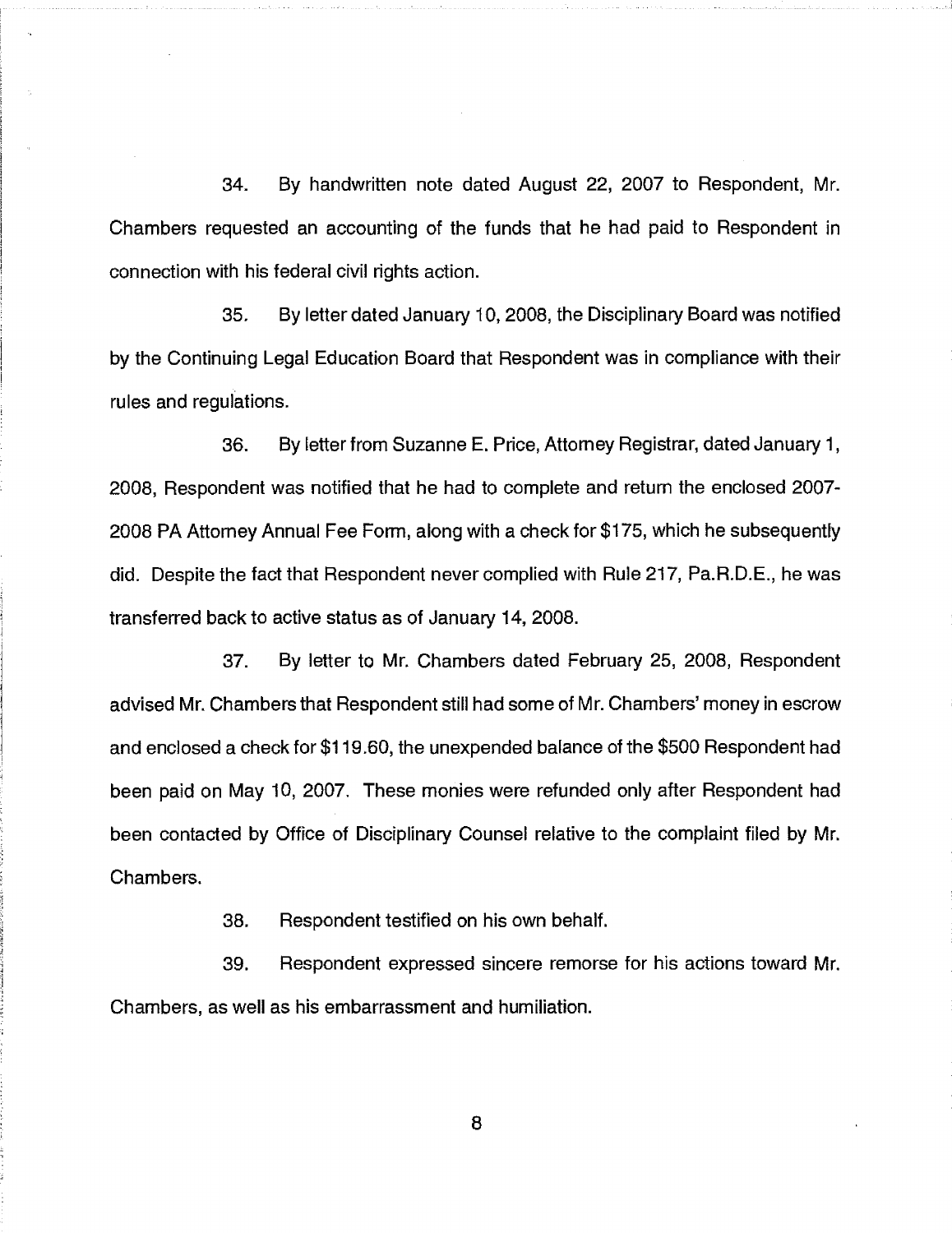40. Respondent experienced problems with substance use on and off during the period of Mr. Chambers' case. He has been through substance abuse inpatient treatment on two occasions, once in 2003 and once in 2005, and has had relapses. Respondent voluntarily entered a psychiatric facility in Lancaster County in August 2007 for a period of seven to ten days. Respondent does not attend Alcoholics Anonymous or participate in Lawyers Concerned for Lawyers.

41. Respondent did not offer expert testimony in regard to the substance abuse issues.

42. Respondent alluded to other personal problems during the time frame of the misconduct but did not offer details.

#### $III.$ CONCLUSIONS OF LAW

By his conduct as set forth above, Respondent violated the following Rules of Professional Conduct and Rules of Disciplinary Enforcement:

1. RPC 1.1 - A lawyer shall provide competent representation to a client.

2. RPC 1.3 - A lawyer shall act with reasonable diligence and promptness in representing a client.

3. RPC 1.15(a) - A lawyer shall hold property of clients or third persons that is in a lawyer's possession in connection with a representation separate from the lawyer's own property. Funds shall be kept in a separate account maintained in the state where the lawyer's office is situated, or elsewhere with the consent of the client or third person.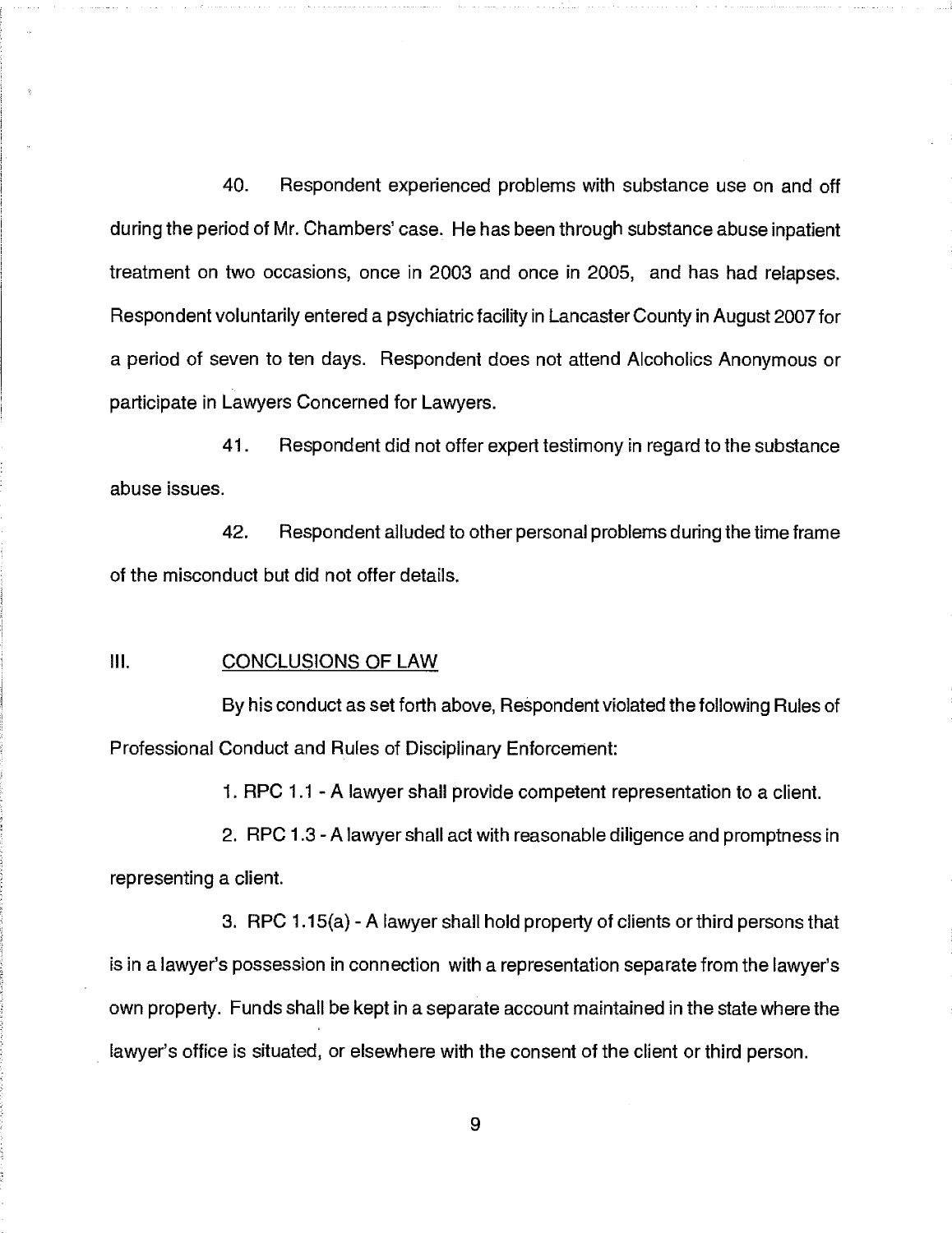4. RPC 1.15(b) - Except as stated in this Rule or otherwise permitted by law or by agreement with the client a lawyer shall promptly deliver to the client or third person any funds or other property that the client or third person is entitled to receive and, upon requests by the client or third person, shall promptly render a full accounting regarding such property.

5. RPC 1.16(d) - Upon termination of representation, a lawyer shall take steps to the extent reasonably practicable to protect a client's interests, such as giving reasonable notice to the client, allowing time for employment or other counsel, surrendering papers and property to which the client is entitled and refunding any advance payment of fee or expense that has not been earned or incurred. The lawyer may retain papers relating to the client to the extent permitted by other law.

6. Pa.R.D.E. 217(e) - Within ten days after the effective date of the disbarment, suspension or transfer to inactive status order, the formerly admitted attorney shall file with the Board a verified statement showing: (1) that the provisions of the order and these rules have been fully complied with, and (2) all other state, federal and administrative jurisdictions to which such person is admitted to practice. Such statement shall also set forth the residence or other address of the formerly admitted attorney where communications to such person may thereafter be directed.

Respondent did not prove by clear and convincing evidence that he suffers from a psychiatric disorder that caused his misconduct. Office of Disciplinary Counsel v. Braun, 553 A.2d 894 (Pa, 1989).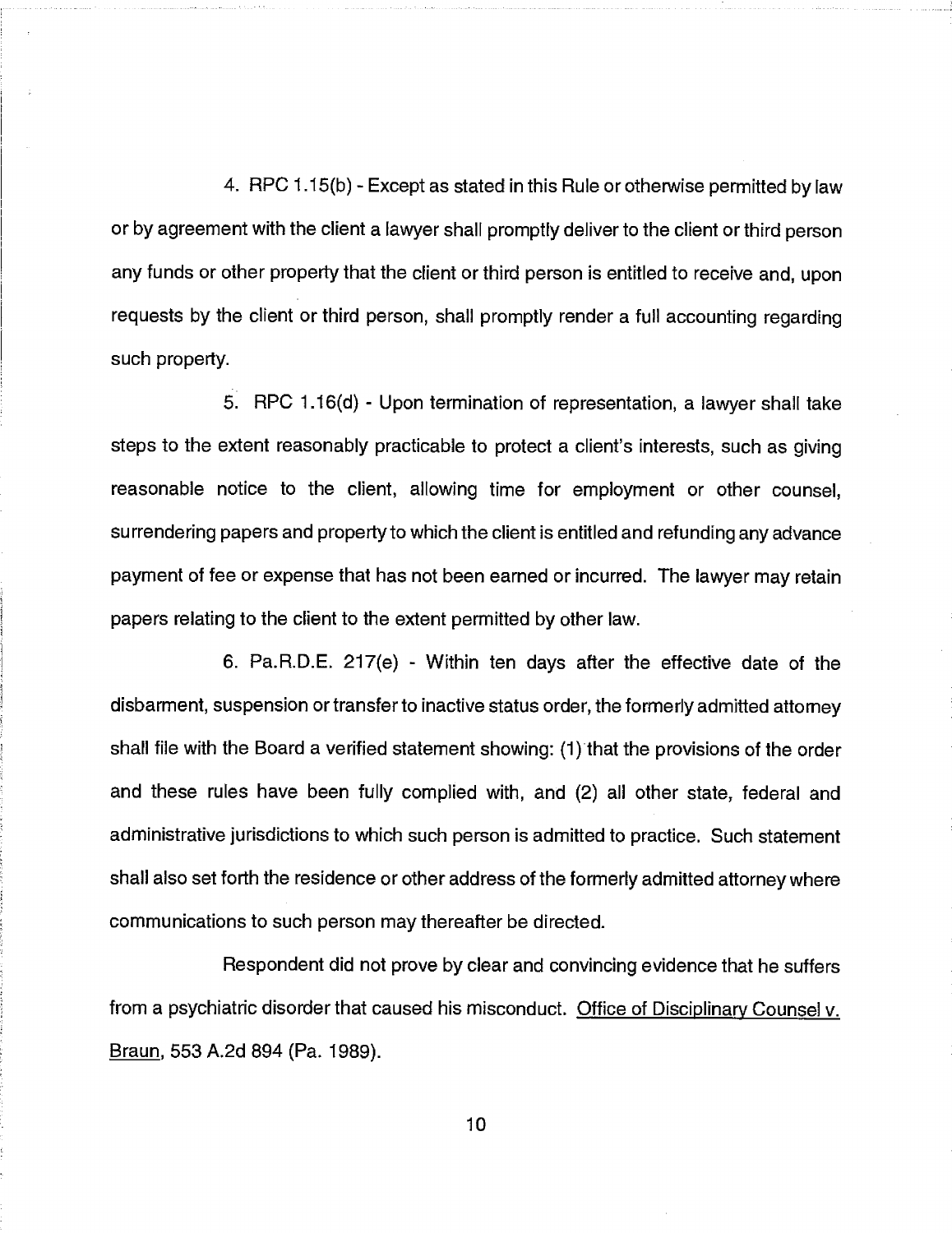#### IV. DISCUSSION

Respondent is charged with violations of the Rules of Professional Conduct and Rules of Disciplinary Enforcement arising out of allegations that he mishandled the matter of his client, Aaron Chambers. Office of Disciplinary Counsel must establish a charged violation by a preponderance of the evidence that is clear and satisfactory. Office of Disciplinarv Counsel v. Jackson, 637 A.2d 615 (Pa. 1994).

Respondent stipulated to violations of Rules 1.1, 1.3, 1.15(a), and 217(e). He admitted his failure to provide competent representation to Mr. Chambers in that he did not prepare for trial, failed to follow appropriate federal rules for disclosure of witnesses, and disappeared mere days prior to the scheduled trial date. He left a handwritten note admitting his "extreme neglect" in the handling of the Chambers case. He then failed to provide an accounting to Mr. Chambers or refund the unearned fees until contacted by Office of Disciplinary Counsel. Furthermore, he did not stay current with CLE credits and was transferred to inactive status. He did not meet his obligation to file a Statement of Compliance with the Board.

Respondent did not stipulate that he violated Rules 1.15(a) and 1.15(b) as to the \$3,000 flat fee retainer. His position is that Mr. Chambers understood that the \$3,000 was a nonrefundable retainer earned upon receipt. The Board's review of the record demonstrates that Respondent's contention as to the flat fee retainer is not merited. The retainer agreement failed to specify that the funds were nonrefundable and earned upon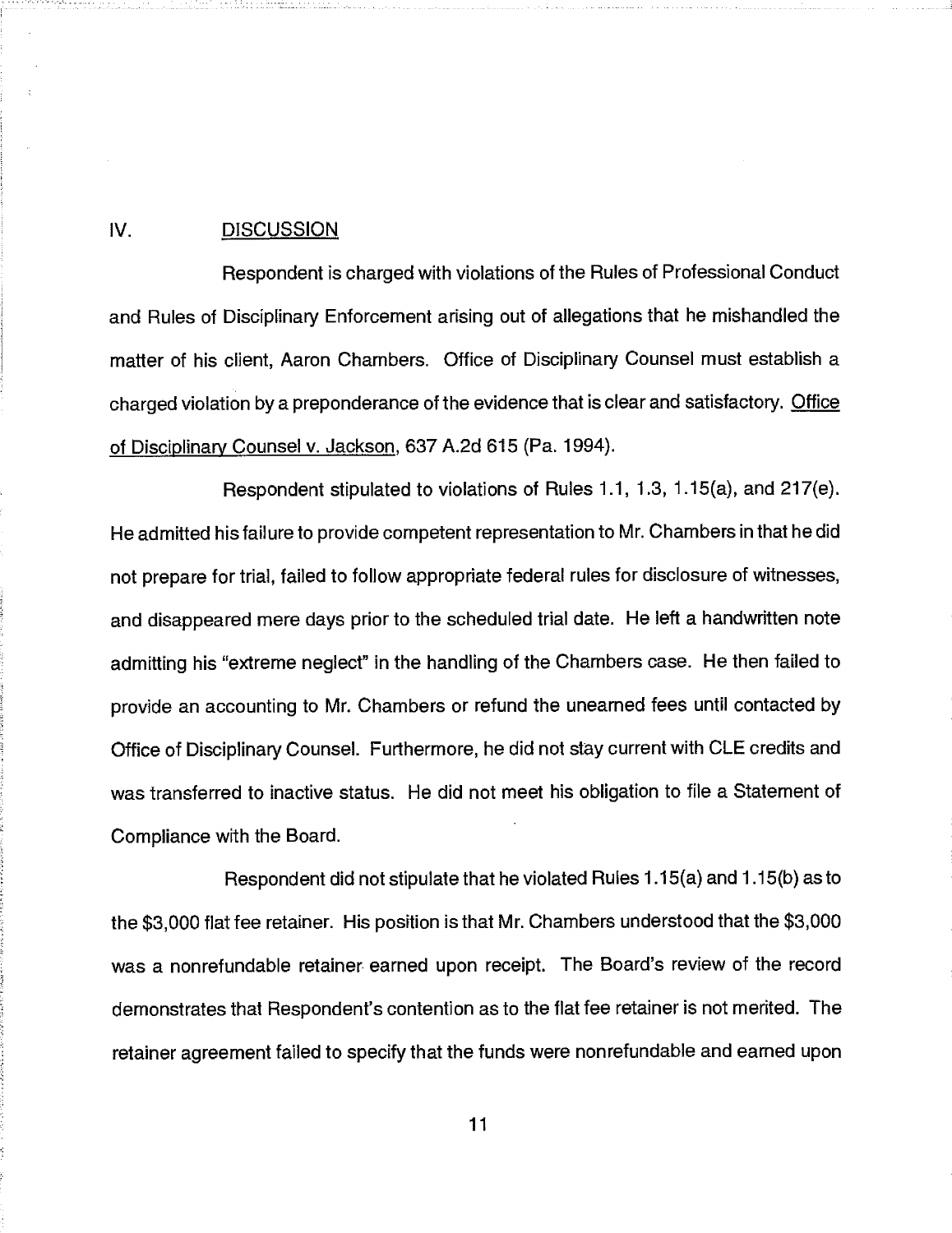receipt. The mere language that the \$3,000 was a "flat fee" is insufficient to transform the retainer automatically into Respondent's personal property. Respondent should have deposited the funds into a trust account. It is crucial that a client understand how money is handled by the attorney. Respondent did not provide a written accounting to Mr. Chambers as to how the \$3,000 had been applied. Respondent violated Rules 1.15(a) and (b).

Respondent appeared pro se and offered little defense to his conduct. He provided some testimony as to personal difficulties he experienced with a substance abuse problem, and his personal decision to commit himself to a psychiatric facility for a short period of time. He did not testify that any of his difficulties were the cause of his professional misconduct. He did not present any expert evidence as to his substance abuse problem and its impact on his law practice. The evidence is not sufficient to mitigate the sanction. Office of Disciplinary Counsel v. Braun, 553 A.2d 894 (Pa. 1989).

The instant matter marks Respondent's third encounter with the disciplinary system. He received Informal Admonitions in 2004 and 2006 for similar misconduct. He failed to pursue cases in a diligent manner and failed to communicate with his clients. He engaged in misrepresentations to a client and failed to return a client's file after his representation was terminated. Case law is clear that prior discipline is an aggravating factor. Office of Disciplinary Counsel v. Antoinette M.J. Bentivegna, 88 DB 2005, 1218 Disciplinary Docket No. 3 (Pa. Jan. 26, 2007).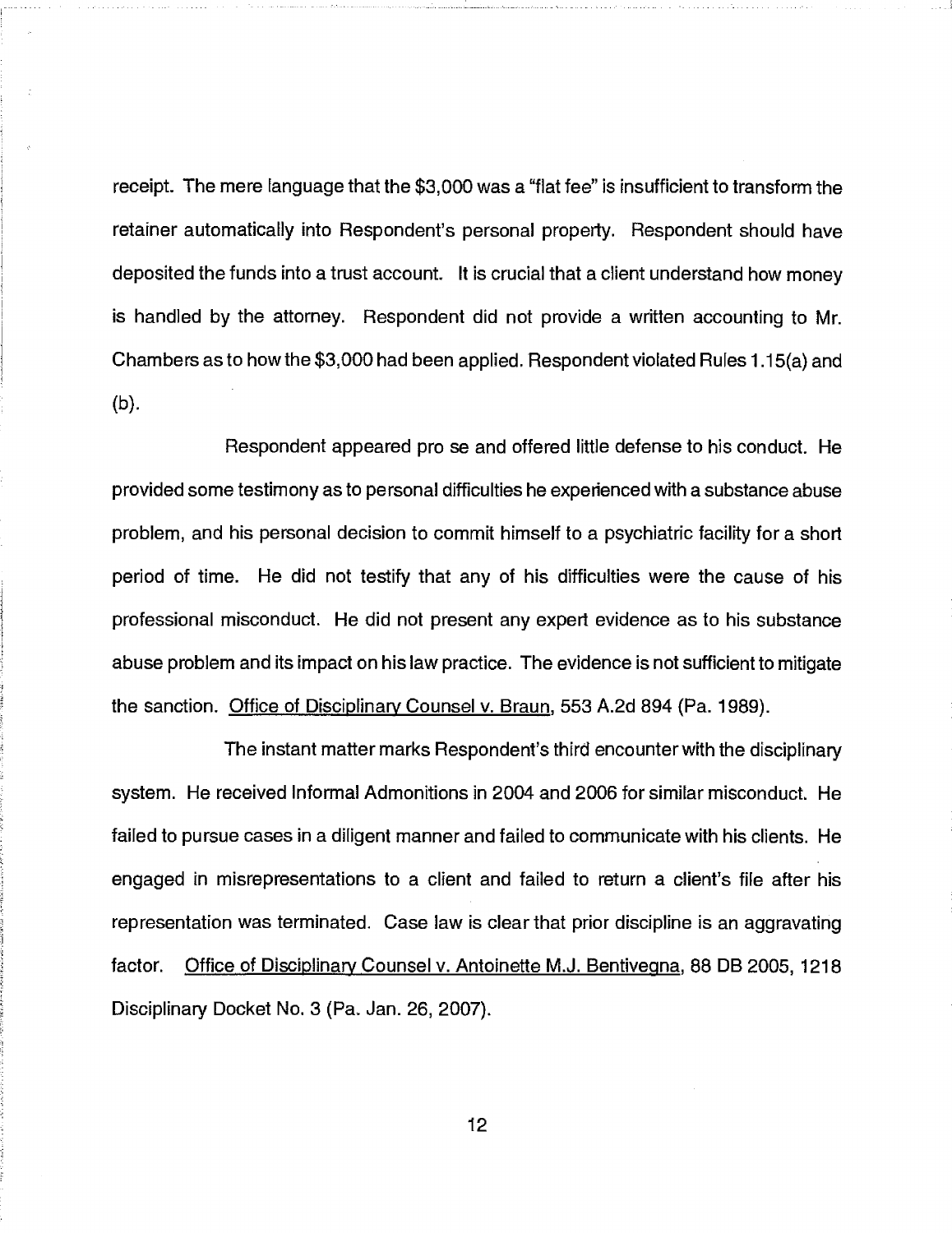The Hearing Committee has recommended that Respondent be suspended for a period of six months, with the suspension stayed and probation imposed for twelve months with conditions. Petitioner did not take any exceptions to this recommendation and concurs with it. Clearly the Committee and Petitioner are attempting to preserve Respondent's ability to practice law. However, considering the fact that Respondent has revealed he has a substance abuse problem, but does not attend any 12-step program or Lawyers Concerned for Lawyers, the Board is reluctant to impose probation. The facts of record provide no assurance that Respondent will be able to adhere to the condition of refraining from the use of alcohol or drugs. Probation should not be imposed on Respondent when the facts of record do not support a finding that Respondent has the ability to comply.

Instead, the Board recommends a suspension of one year and one day. There is no doubt that the loss of his law license will be a hardship to Respondent, but we are cognizant that Respondent is not our sole concern. The Board is tasked with the responsibility to consider the needs of the public. Office of Disciplinary Counsel v. Stern, 526 A.2d 1180 (Pa. 1987). In this particular matter and the two prior disciplines, clients were harmed. For the protection of the public, Respondent must be removed from the practice of law at the current time and must petition for reinstatement in the future to demonstrate his fitness.